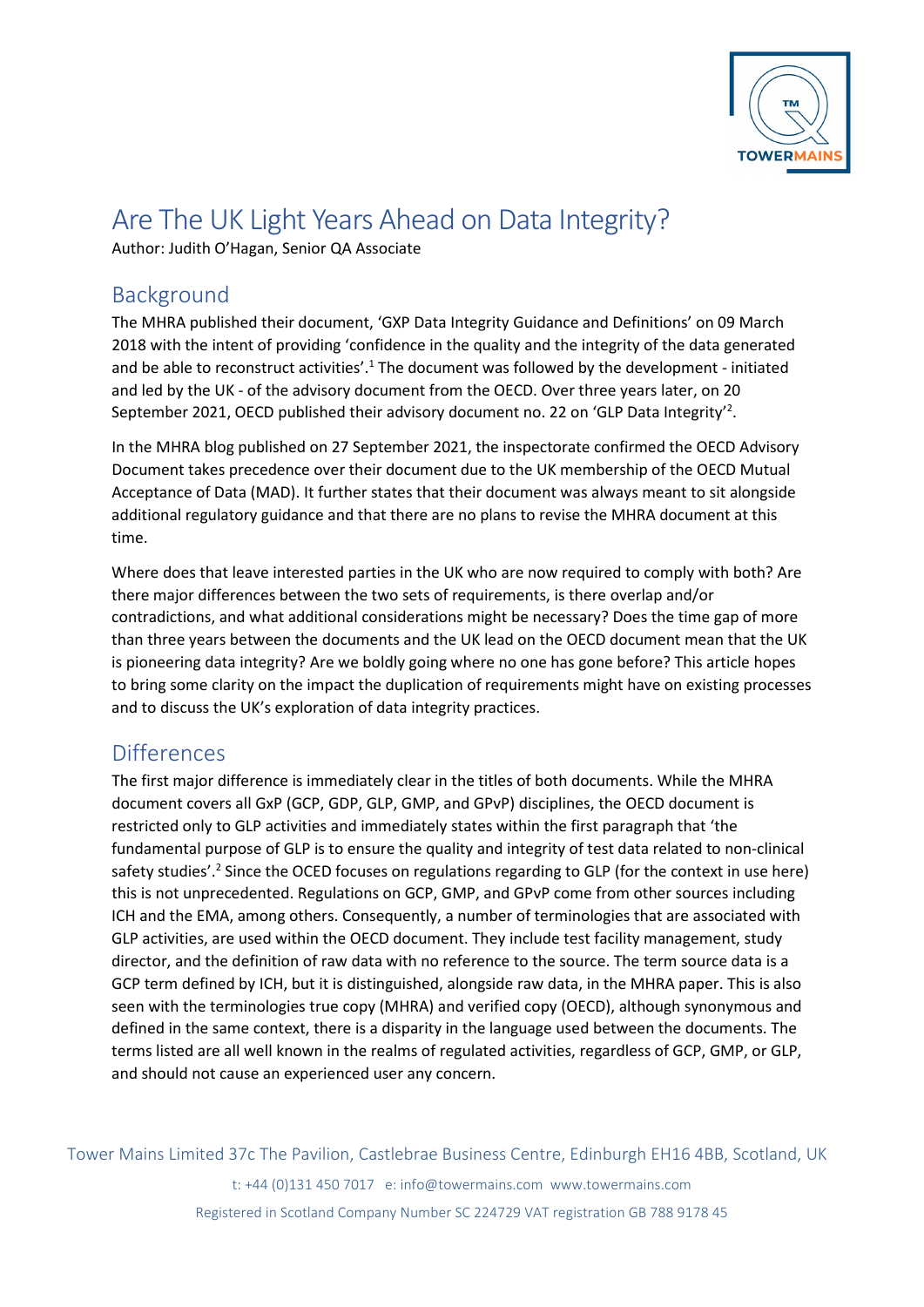

However, go beyond the title page of each document and the similarities in the definitions throughout are glaringly obvious. Given both documents are dealing with the same regulations, this you might expect, but it is clear the drafting of the OECD document drew heavily on the MHRA's language. The definition of risk-based approach, the definition of data integrity, and the use of the ALCOA acronym opposed to ALCOA+, among others, are all reproduced almost word for word, with just the slightest variation. Yet this is surely excellent news! With no contradiction in most pertinent terms, there can be no misunderstanding of requirements whether based in the UK or the rest of the world.

Delve into the depths of the documents and things start to become more autonomous. The OECD document is much heavier in bulking out details of pertinent GLP requirements. The definition of data, for instance is broadly described in similar language between the two sets of requirements with a few additions in the OECD definition as 'quantitative or qualitative facts, figures, and statistics collected for reference to analysis. These include all original records and verified copies or original records, including raw data and metadata and all subsequent transformations that are generated or recorded at the time of GLP activity, and allow the complete construction and evaluation of the GLP activity.<sup>'2</sup> Not dissimilar to the language used in the MHRA requirements concerning GxP rather than GLP and source used in place of raw when describing data, however the OECD definition goes on to list terms not seen in the MHRA document such as record and derived data. Data structure is dealt with in the very next section (3.2) of the OECD paper, which is detailed over and above that found within the MHRA document.

Section 4 of the OECD text is given over to the 'Responsibilities for data, from generation to archive', $2$  which lists the accountability required for each member of the study team and beyond. This gives much more obligation and definition to the individuals job titles from study personnel right through to test facility management. The MHRA paper restricts itself to talking about the role of the organisation in general and the expectation is that everyone involved in research is aware and responsible for ensuring data integrity. Given terms such as test facility management do not sit well within the worlds of GCP and GMP, it is not surprising these are not present in the MHRA requirements.

Conversely, data lifecycle is defined in both sets of regulations using almost identical language: 'All phases in the life of the data from generation and recording through processing (including analysis, transformation or migration), use, data retention, archival/retrieval and destruction.' 1Definitions of terms such as data approval, processing, migration, and retention are covered within the Data Lifecycle section of the OECD document but are standalone definitions in the MHRA requirements. The descriptions may have been grouped together by the OECD to show a flow through the lifecycle, but the expected lifecycle activities are set out clearly in both documents.

Tower Mains Limited 37c The Pavilion, Castlebrae Business Centre, Edinburgh EH16 4BB, Scotland, UK t: +44 (0)131 450 7017 e: info@towermains.com www.towermains.com Registered in Scotland Company Number SC 224729 VAT registration GB 788 9178 45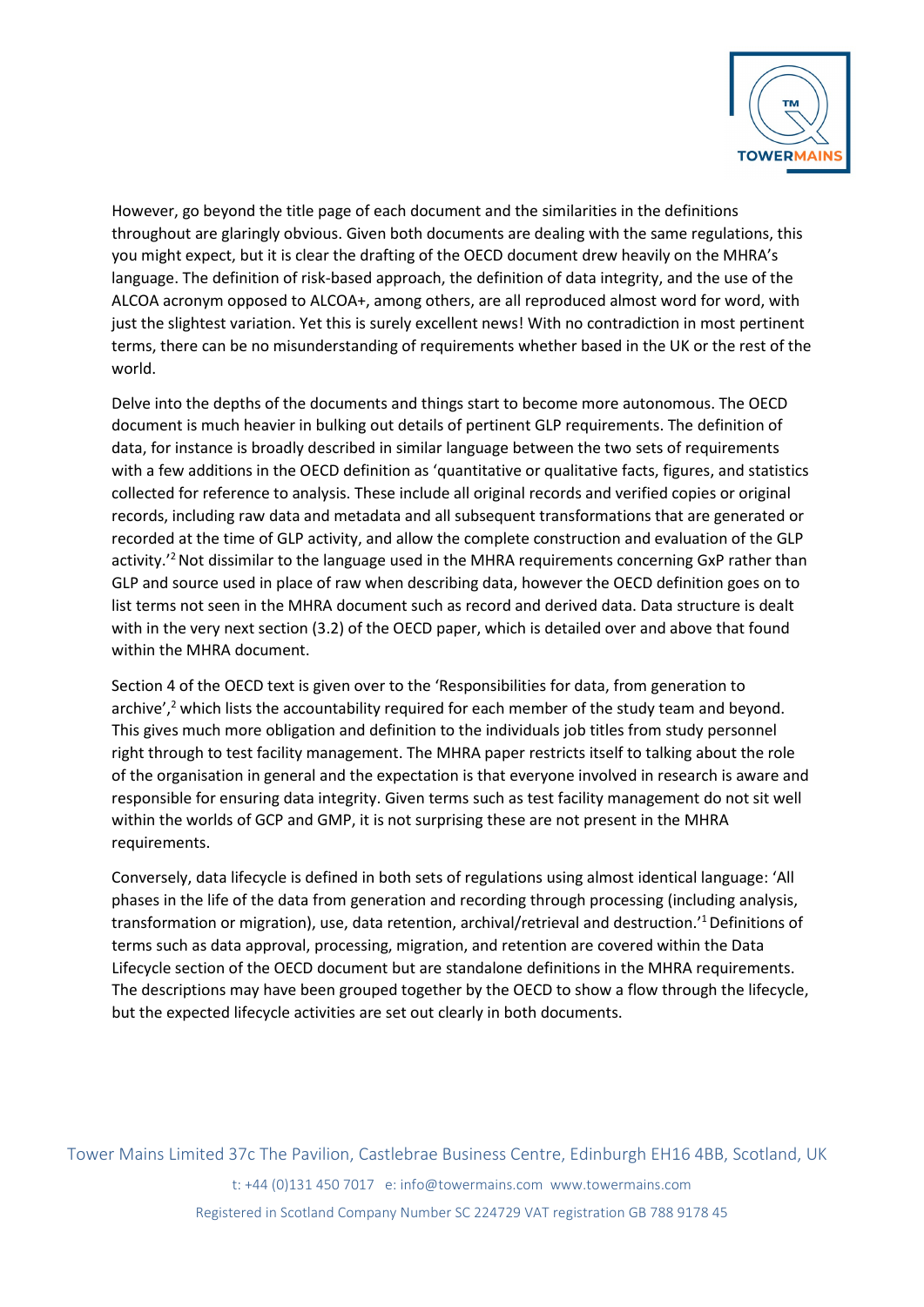

#### Time

Time, and the recording of it, seems to be extremely important to the OECD and the GLP regulations. For example, an electronic signature must have a timestamp associated with it, for flat files, date, time, and the identity of the person recording the data should be recorded, date and time of verified copy generation should be retained, data and time of data migration to be defined before migration, data audit trails should be date and time stamped. Of course, the recording of time is not a new concept. The FDA CFR 21 Part 11 regulations published in 1997 refers to time-stamped audit trails to independently record the date and time of operator entries and actions that create, modify, or delete electronic records and also in reference to electronic signature 'the date and time when the signature was executed<sup>, 3</sup>. EudraLex Volume 4 GMP Guidelines Chapter 4 (January 2011) on documentation requires the time to be recorded for packing operation within the Batch Packing record<sup>4</sup>. While the MHRA document does not emphasise the recording of time in the way the OECD document does, there is an expectation that time is a key factor and should be recorded as is pertinent to the task at hand. Therefore facilities, regardless of the GxP in question, should assess the importance of the recording of time in all actions related to regulated activities.

## **Quality**

What of quality? The MHRA paper 'primarily addresses data integrity and not data quality since the controls required for integrity do not necessarily guarantee the quality of the data generated.'1 However, the OECD has added a definition of data quality in section 3.5. Again, since this document applies to GLP only, this seems straightforward in its thinking with 'data quality assured by appropriate study design and accurately and scientifically address the experimental question and hypothesis being studied<sup>'2</sup>. A statement such as this will not apply to all the GxPs as covered by the MHRA document nor would a simple statement like this be able to cover all the activities under the GxP banner. Data criticality enjoys a section of its own (4) in the MHRA paper 'considering how the data is used to influence the decisions made<sup>'1</sup>. This statement seems more pertinent to GCP activities such as safety laboratory monitoring or ECG readings and interpretation and, although criticality of data is mentioned within the OECD paper, the same emphasis is not placed on it.

## Audit Trails

Everyone within the regulated GxP industry will know of audit trails, which have been part of everyday life for a long time. Anyone not familiar with good documentation practices must have been living in outer space. Within the MHRA paper, an audit trail is defined as providing 'secure recording of life-cycle details such as creations, additions, deletions, or alterations of the information in a record, either paper or electronic, without obscuring or overwriting the original record.<sup>11</sup> However, while the definition of audit trial within the OECD document is not dissimilar, it does state that it is only true for electronic data. Since it is possible for GLP data to can be recorded manually on paper, and it is discussed within the article regarding printing of raw data sheets, one must assume that GLP facilities will continue to use good documentation practices while correcting or amending observations recorded on paper.

Tower Mains Limited 37c The Pavilion, Castlebrae Business Centre, Edinburgh EH16 4BB, Scotland, UK

t: +44 (0)131 450 7017 e: info@towermains.com www.towermains.com Registered in Scotland Company Number SC 224729 VAT registration GB 788 9178 45